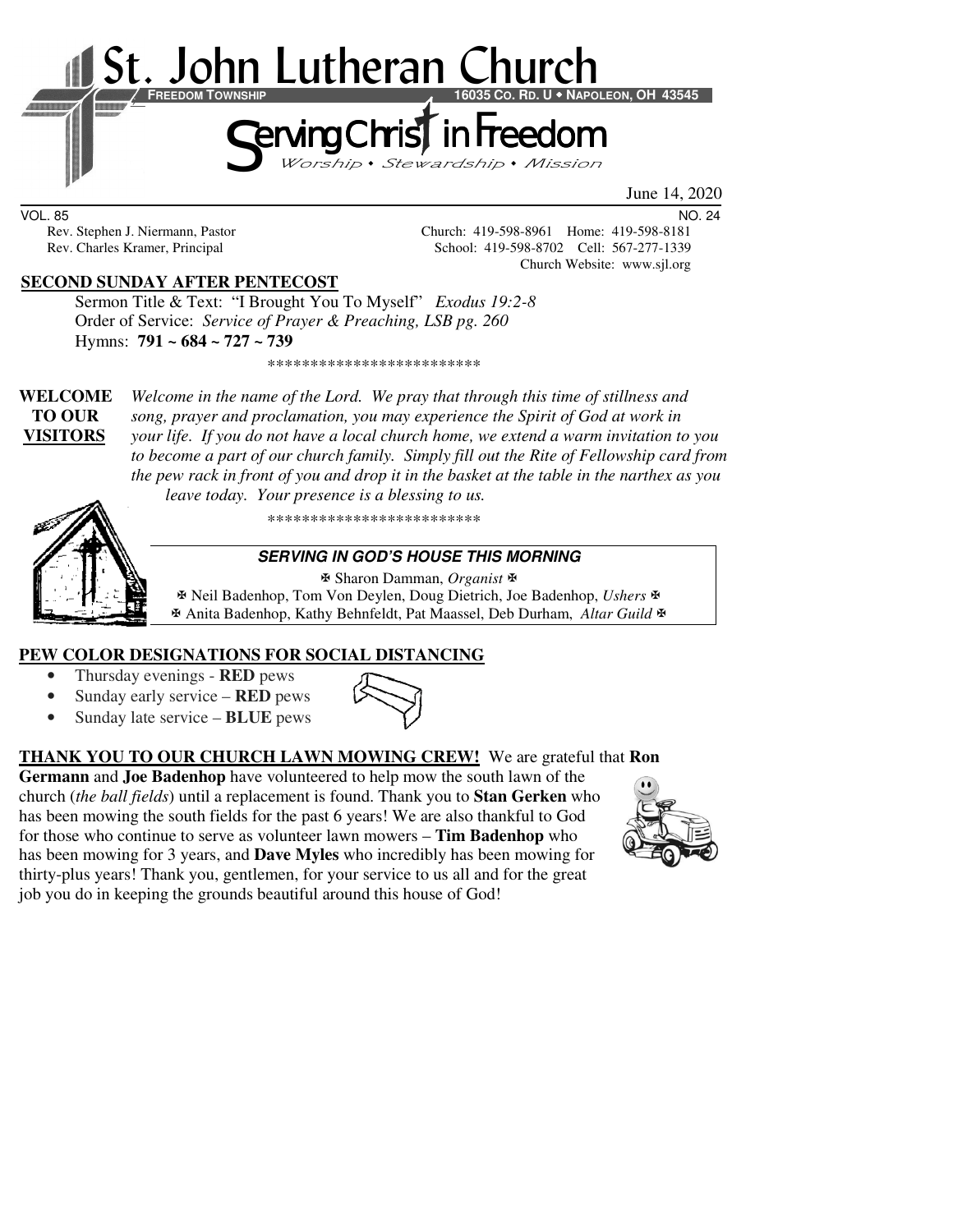|        | In God's House This Week | Online church calendar: www.DynaCal.com/sjl                                                                                            |  |  |
|--------|--------------------------|----------------------------------------------------------------------------------------------------------------------------------------|--|--|
| Date   | Time                     | <b>Activities</b>                                                                                                                      |  |  |
| Today  | 8:30AM                   |                                                                                                                                        |  |  |
|        | &                        | <b>Worship Service with Communion following</b>                                                                                        |  |  |
|        | 10:00AM                  |                                                                                                                                        |  |  |
| Thurs. | 7:00 PM                  | <b>Thursday Evening Worship</b>                                                                                                        |  |  |
| Sun.   |                          | Father's Day<br>$\bullet\quad\bullet\quad\bullet\quad\bullet\quad\bullet\quad\bullet$<br>$\bullet\quad\bullet\quad\bullet\quad\bullet$ |  |  |
|        | 8:30AM                   |                                                                                                                                        |  |  |
|        | &                        | <b>Communion Service</b>                                                                                                               |  |  |
|        | 10:00AM                  |                                                                                                                                        |  |  |
| Mon.-  | 7:30 AM                  | Morning Meditations, WONW 1280 AM                                                                                                      |  |  |
| Sat.   |                          | Speaker: Rev. Kurt Mews, St. John Lutheran - Defiance                                                                                  |  |  |

# **FOR THOSE LISTENING FROM THE PARKING LOT**

**Pick up your bulletin and service by driving through the carport before worship You can give your offering to the deacon at the same time Tune your FM radio to 87.7** 

**MATTERS FOR PRAYER** – Please keep these people in your prayers:

- Shut-Ins: *Norma Damman, Renetta Homan,* and *Lester Rabe*
- *Melba Elling,* and *Lorna Von Deylen*, at Genacross Lutheran Home
- *Evelyn Rohrs* and *Arlene Gerken,* at Assisted Living Genacross Lutheran Home
- *Donald Badenhop,* now residing at Vancrest Assisted Living Holgate
- *Donald Landry,* residing at the Ohio Veteran's Home, Sandusky
- Armed Services: *Justin Atkinson, Jason Rohrs*, *Emily Schroeder, Connor Gerken, Seth Handy, Nathan Nemoyer, Jared Dishop*
- *Harold Behrmann,* has returned to Fulton Manor, Wauseon, for recuperation
- *Arlene Wallace, Dennis & Rhonda Bockelman,* who mourn the recent passing of their son and brother, Bruce Flory
- *Jakob Andrzejewski*, who today at Historic Trinity Lutheran in Detroit is being ordained into the holy ministry. May God make his ministry fruitful for Christ's kingdom

**THURSDAY SERVICES HAVE BEGUN!** Each Thursday service will be a preview of the coming Sunday. The Sacrament of the Altar will be celebrated on the Thursdays prior to the regular Communion Sundays. **ALSO TO BE NOTED**: With Thursday night services starting, bulletin announcements must be turned in to the office by Wednesday of each week in order to be included in the Thursday and Sunday bulletin. Please make note of this. Thank you!

**2019 CHURCH'S ANNUAL REPORT:** Copies can be picked up from the table outside the office or on the desk in the narthex.

**SUNDAY SCHOOL & SUMMER:** There will be no Sunday School for June, July, and August. There will be more updates regarding the resumption of Sunday School as the summer progresses.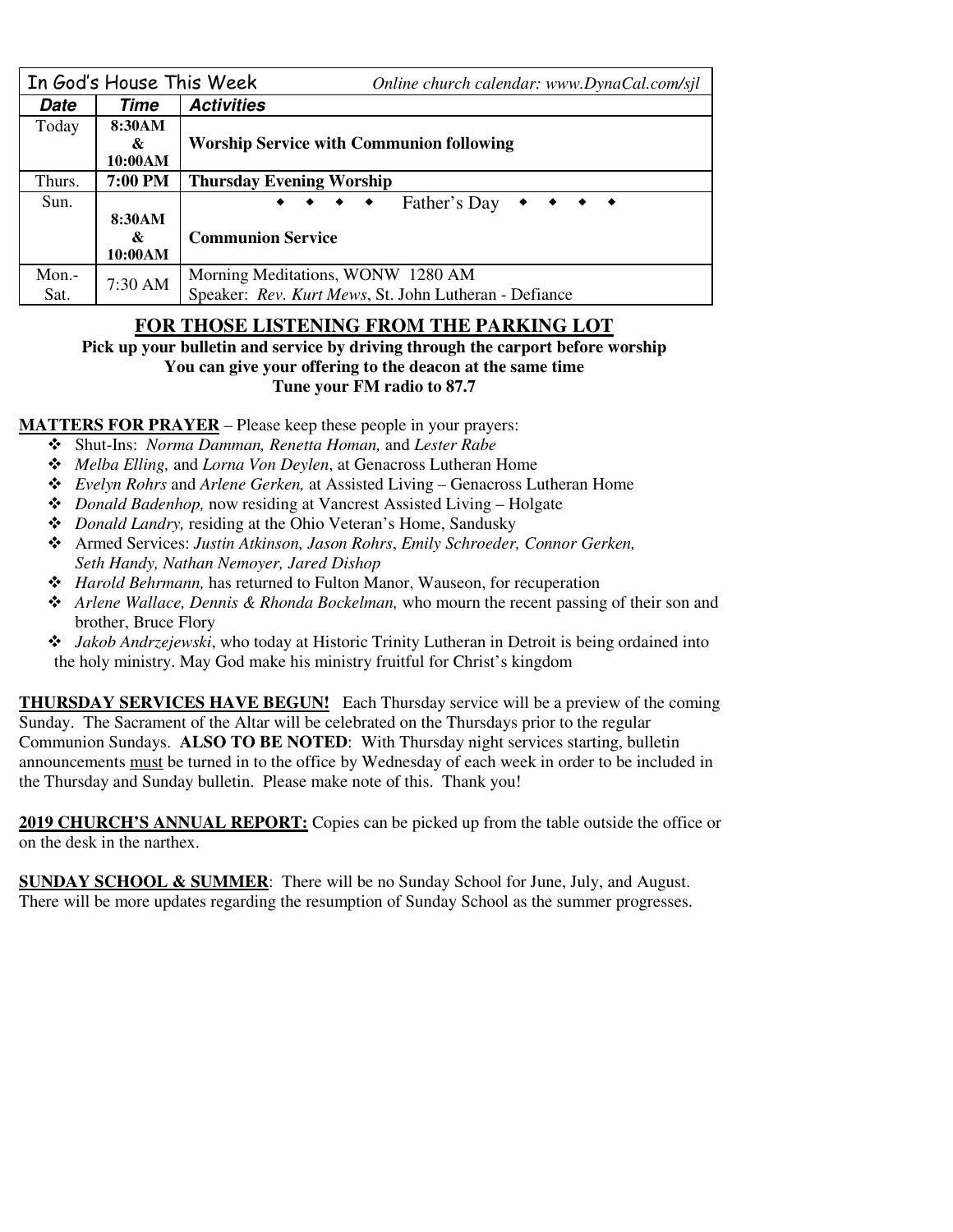**CEMETERY CEMENT FOOTERS** – At its meeting last Tuesday, the Church Council voted to proceed with pouring the final section of the cement footers at a cost of \$15,750. This pouring will complete both back rows of the southern section of our cemetery. It was essential that this matter be addressed immediately because at this time there are footers for only two more graves. We would like to thank *Ben Kruse* (Cemetery Sexton) for his many years of taking care of the finer details of operating our cemetery. Council decided that funds for this project would be taken from the *Building Fund* (instead of borrowing). Please keep this in mind as you direct your gifts and offerings.

 The Council also discussed the plot price, which at this time does not even cover the cost of the concrete footers. This matter will be revisited at the next Church Council meeting.

**A NOTE ABOUT OFFERINGS** – There is much for which to be thankful, even during this pandemic. In particular, we give thanks to God for everyone who has faithfully supported the ministry through this time with their continuing offerings. We are truly blessed! If you will not be returning to public services for a while yet, you can give your offering in one of these ways:

- For those listening to the FM parking lot broadcast, you may give your offering to the usher or deacon when they hand you your bulletin.
- Use the '**Give Now'** online giving page a link (the blue button) is on our website.
- Mail your offerings to the church.
- Drop off your offerings on Tuesdays, 9 a.m. to noon, outside the church office.

| <b>FINANCIAL FACTS: Home Fund</b> |             | Synod & Missions | <b>Building Fund</b> |
|-----------------------------------|-------------|------------------|----------------------|
| Weekly Need                       | \$9,792.78  | \$500.00         | \$961.54             |
| Rec'd 06/07/20                    | \$21,068.00 | \$210.00         | \$580.00             |

**ATTENDANCE:** Thursday - 37: Sunday Early - 78; Sunday Late – 123

 **MEMORIALS** for *Dorothy Gerken*: St. John Lutheran Church Memorial Fund - \$775; St. John Lutheran Church Endowment Fund – Capital Projects - \$775; Lutheran Hour Ministries - \$350; Grace Hospice - \$350

**OLD SCHOOL RENOVATION – Much progress has been made at the old school building, even** during these days of pandemic. Most recently a wonderful crew of men spent the day digging around the foundation so that a footer tile could be laid to improve drainage. Next up will be the forming and pouring of concrete sidewalks around the building, and the excavation for a stone parking area around the building. **Many thanks to everyone who has volunteered their time and service. They are saving the congregation a large amount of financial resources, and helping to bring this project to completion!** 

 **Donations can still be made using the information on the brochures in the narthex, or along with your regular offering envelope.** 

**POSITION OPEN**: *Mr. Ben Majewski* taught at St. John Lutheran School for four years. He has taken another teaching position closer to his home in Monroe, MI. We wish Mr. Majewski the Lord's blessing in his future. St. John School is seeking a junior high teacher with an emphasis in science and math. The individual must have a four-year college degree, have a background check and furnish references. Please call 419-598-8702 if you are interested or know of anyone interested.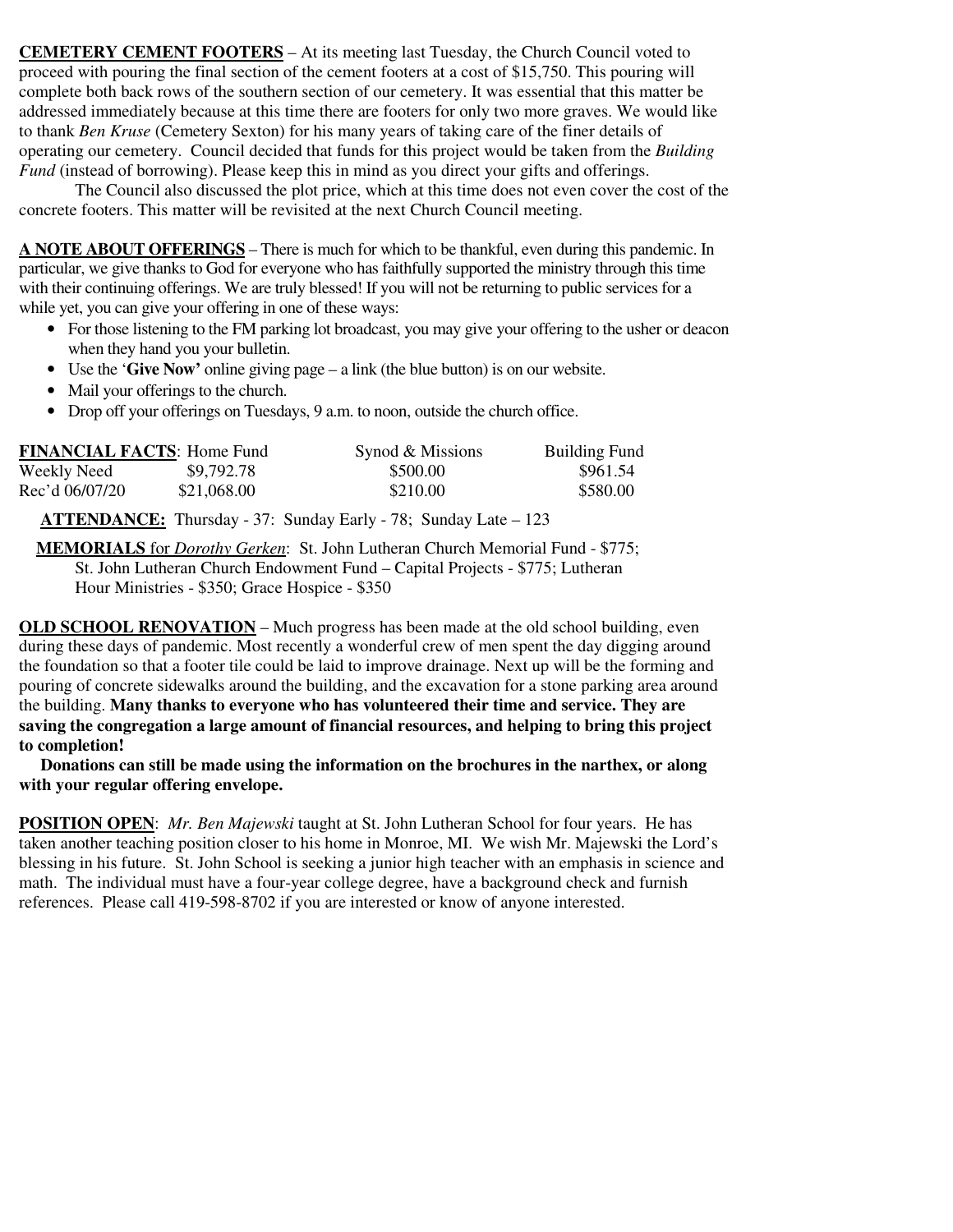**RESUMING WORSHIP DURING COVID-19 PANDEMIC** – As we return to public services, a number of protocols have been put in place to help mitigate the spread of any viruses among us. These are in line with recommendations from the CDC, as well as the Ohio Dept. of Health and the Henry County Health Dept.

1. Please stay at home if you are exhibiting any symptoms of a cold or flu, or if you are even remotely suspicious that you have had contact with someone else who exhibits these types of symptoms. You should self-quarantine for at least 14 days.



- 2. "Older adults and people of any age who have serious underlying medical conditions" (per CDC) should consider themselves 'high risk' for serious illness, and should not return to public services until they are completely comfortable doing so, and be very careful when they do so.
- 3. We will continue to record services and make them available on our YouTube channel on Sunday mornings by 9:00 a.m.
- 4. An FM transmission of our services is available in the church parking lot. Worshipers can drive through the carport before worship to pick up a bulletin and service folder. Drivethru Communion will be offered after Communion services on the first and third Sundays. Worshipers should wait for the parking lot to clear a bit. The flow will be northward from the parking lot toward the old school.
- 5. We are resuming worship with three weekly services to keep our numbers down --- Thursday evenings at 7:00 p.m. and Sunday mornings at 8:30 and 10:00 a.m. All services will be identical.
- 6. There will be no Sunday School or Bible study gatherings for the time being.
- 7. All services will be held in the sanctuary to allow more room for social distancing.
- 8. We will respect each other by adhering to all social distancing requirements.
- 9. Pews are marked with colored masking tape. Thursday evenings RED pews; Sunday early service – RED; Sunday late service – BLUE
- 10. Sanitizing of the sanctuary will take place between services.
- 11. Hand sanitizer will be available in the narthex, or you are encouraged to bring you own.
- 12. Bulletins and orders of service will not be handed out, but picked up in the narthex.
- 13. Offerings may be given at the sanctuary entrance doors no offering plates will be passed.
- 14. Pastor and greeters will not be greeting before or after worship.
- 15. Communion will be celebrated as usual on the first and third Sundays, as well as on Thursday evenings prior to those Sundays. Safety Protocols will be announced.
- 16. Worshipers will be asked to remain in the sanctuary end of the building and not use other parts of the building.
- 17. We will dismiss from worship one pew at a time, starting at the back, and head immediately to the parking lot - no congregating in the narthex.

**A SPECIAL WORD ABOUT MASKS:** We strongly encourage wearing face masks in the church, especially when social distancing is difficult. If wearing a mask feels awkward to you, consider at least wearing one as you enter and exit the church, and removing it during worship when you are distanced from others in the pews. Thank you for your consideration! Face masks are more for the protection of others than ourselves, a Fifth Commandment matter of helping and supporting our neighbor in every physical need.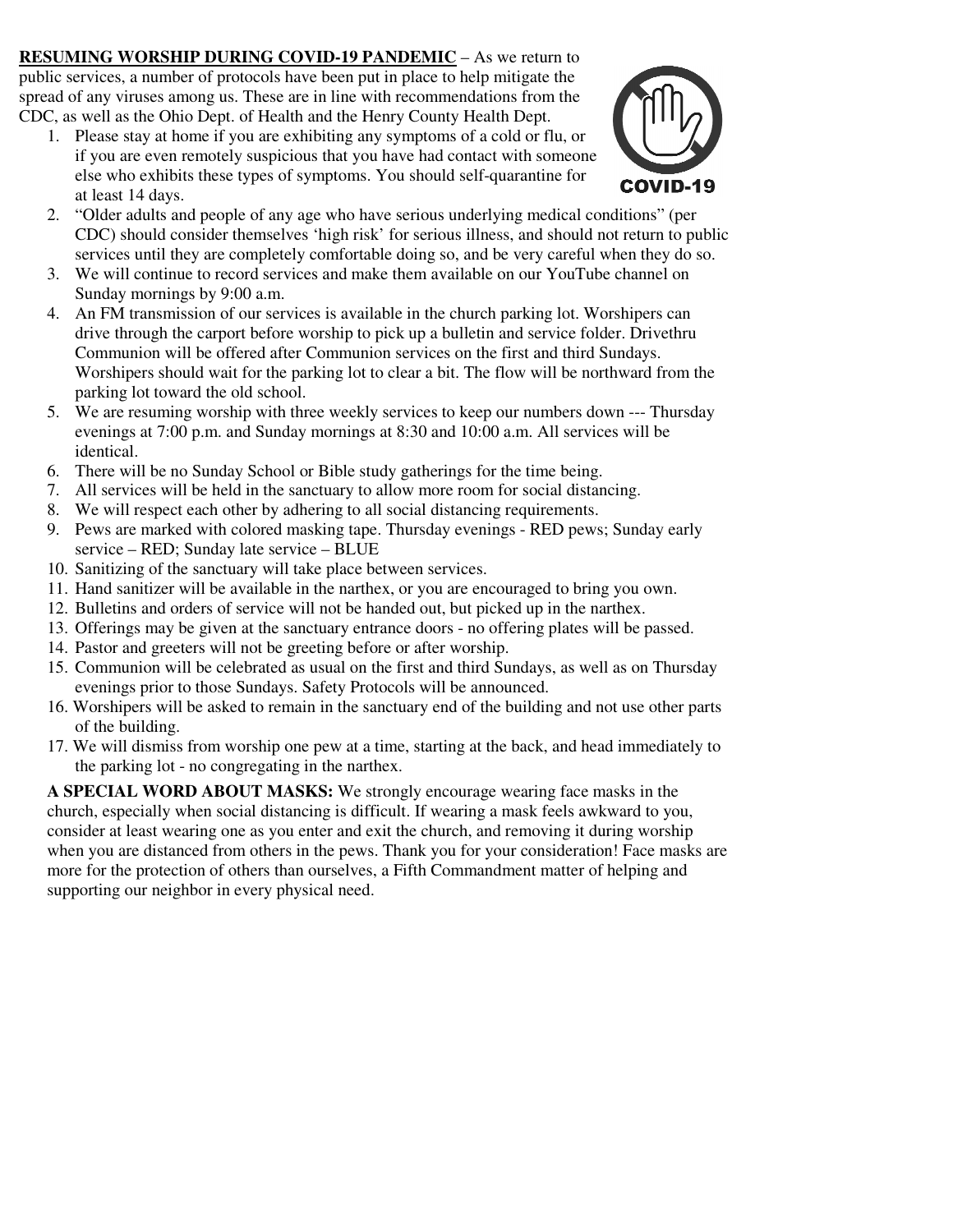**IF YOU'RE EVER IN A PINCH** and could use a little help, the *Good Neighbor Fund* is there to assist you too! Please don't be bashful about asking – everything is strictly confidential. Just give Pastor Niermann a call, and we'll see what we can do!

**WOMEN OF FREEDOM SCHOLARSHIPS**: Here is another opportunity to encourage and help young people prepare for service to the church as pastors, teachers, lay workers, deaconesses, and parish workers. \$500 per year Women of Freedom Scholarships are available to any young person attending one of our synodical schools. Simply contact any Women of Freedom member for more details about this.

**HELP US KEEP UPDATED RECORDS** – With the advent of cell phones, keeping current contact information is an issue for every organization these days, including the church. When people move or get a new phone number, they often don't think to update that information with us, often leaving us with no way to contact them for ministry related matters. So please, if you move or get a new phone number, contact the church office or make a note of it on the *Rite of Fellowship Card* and help us keep our records as up-to-date as possible.

**LARGE PRINT & CHILDREN'S ACTIVITY BULLETINS** are available on the table in the narthex. The Children's Bulletins are coordinated with the Bible texts for each Sunday, and provide activities that tie in with the weekly themes. Pick one up today for your child.

**THE LUTHERAN HOUR** – The Lutheran Hour Ministries can be heard on a few radio stations in our area. They cover many topics relevant to today's issues. Broadcasts can be heard Sundays on: Archbold's WMTR 96.l FM at 7:30 AM; **Napoleon's WNDH 103.1 FM at 9:00 AM**; Fort Wayne's WOWO 1190 AM at 10:30 AM.

**SAVE THE DATE**: St. John School will once again be participating in the **Hawks Pizza & Drive Thru Community Days fundraiser. The date is Sat., Sept. 12, 2020.** 10% of that entire day's food sales will be donated back to St. John School. We were a part of this fundraiser last year and were given the opportunity again. We thank Hawks Pizza for thinking of us again. Plan your day around pizza, subs, pasta, salads, etc.

**SUMMER OFFICE HOURS**: Please note the church office hours during the month of June are Tuesday thru Friday:  $9:00 \text{ AM} - 3:00 \text{ PM}$ . Closed over the lunch hour and all day on Mondays. If making a special trip, please call (419-598-8961) to guarantee someone will be here. Thank you!

医面面

**FOOD FOR THOUGHT… Arguing with a fool shows there are two.** 

*"Answer not a fool according to his folly, lest you be like him yourself." Prov 26:4*